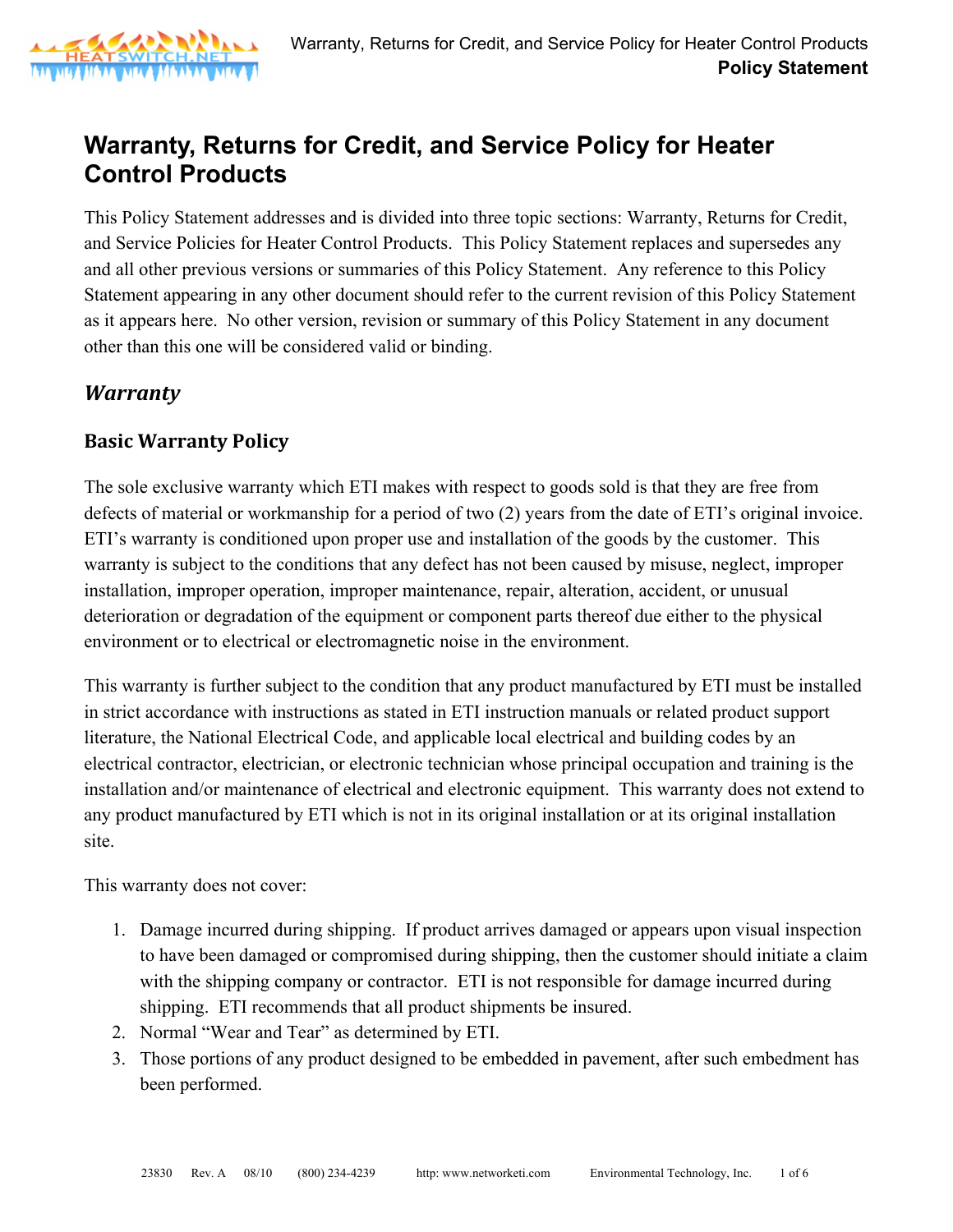- 4. Components not manufactured or furnished by ETI which form a part of any system.
- 5. The system, as such, which includes components manufactured or furnished by ETI, unless ETI warrants the entire system in writing.
- 6. The workmanship of any installer of products manufactured by ETI. ETI does not assume any liability of any nature for unsatisfactory product performance caused by improper installation.
- 7. Improper use or application of any ETI product other than that for which that product was specifically designed and intended.
- 8. Any costs for labor for removal or reinstallation of parts or for necessary transportation to ETI.

The Customer's exclusive remedy for claims arising from defective or nonconforming goods shall be limited to the replacement or repair thereof or a credit for all or a portion of the purchase price thereof, at ETI's option. ETI shall not be liable for any losses, damages, or expenses, whether direct, indirect, incidental, or consequential damages. ETI's total liability, whether arising from or based upon breach of warranty, breach of contract, tort (including ETI's negligence), strict liability, indemnity or any other cause or basis whatsoever, is expressly limited to the purchase price of the goods.

Defective parts must be returned via the channels through which they were purchased. Product returned to ETI is considered customer's property. ETI will examine and determine that nonconformities actually exist, at which time ETI will replace non-repairable product that is under warranty. ETI will normally repair or replace all product deemed nonconforming and under warranty.

The customer is responsible for prepaying for inbound freight charges for all returns, including warranty returns, returns to stock, service, and out-of-warranty returns.

Initiating a warranty claim is done by following the steps described below.

ETI recommends that the customer first verify that the product is still under warranty, based on the original Date of Purchase and the stated warranty period.

- 1. If product does not appear to be operating properly, the customer must first read the instruction manual and make sure they understand the proper operation. Follow any troubleshooting instructions listed in the manual and document the findings. It is recommended that the customer also check ETI's website at www.networketi.com for product and literature updates that may assist in troubleshooting the problem.
- 2. If the problem has not been found, the customer should call ETI Technical Support. A service case will be opened and a case number will be issued to the costumer. This case number should be referenced during further communications with ETI.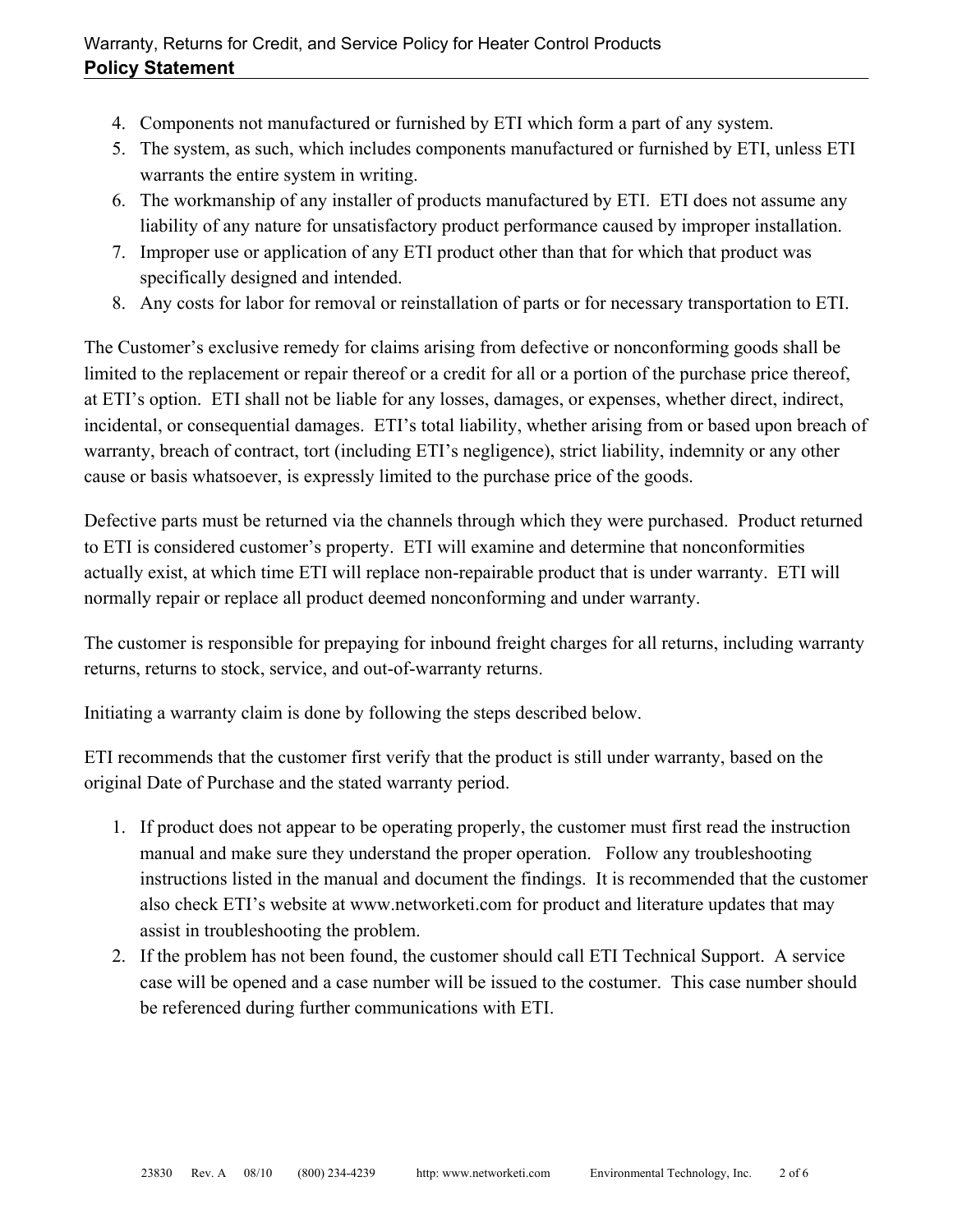- 3. If, after evaluating the case and working with the customer to troubleshoot the product in the field, the problem has not been solved, ETI Technical Support will issue a Return Merchandise Authorization (RMA) to the customer. Should a customer request an RMA number without first working to troubleshoot the part with ETI Technical Support, the following will occur:
	- a. ETI will issue the RMA which will be valid for thirty (30) days. The RMA needs to be clearly marked on the outside of the package.
	- b. Should the product, upon return to ETI, be found to be in good operating condition, then the customer shall be liable for a service bench charge and return shipping charges for their product from ETI back to the customer.
	- c. If the customer fails to pay the service bench charge and/or return shipping charges, their product will be disposed of after 45 days and ETI will not be responsible for the product.
- 4. After the RMA is issued, the customer needs to return the products to ETI at the customer's expense. The unit needs to be packaged in such manner so as to ensure it is not damaged in shipping (original packaging is preferred). The RMA number must be clearly marked on the outside of the package.
- 5. Upon return of the product to ETI, ETI will evaluate the product. Should the product be found to be defective and under warranty, ETI will repair, replace, or, in special circumstances, issue credit for the product at ETI's discretion.

Notwithstanding the foregoing, ETI shall have no liability whatsoever unless:

- 1. Buyer promptly notifies the ETI Service Department after discovery of an alleged nonconformity and includes a detailed explanation of the alleged nonconformity.
- 2. Buyer promptly requests an RMA number from the Service Department and returns the product to ETI, postage prepaid. Note that under no circumstances will an RMA number be considered valid for more than 30 days after being issued. Product thought to be defective must be returned to ETI within 30 days of an RMA being issued. Product not received by ETI within 30 days after issuing an RMA will not be accepted and will be returned to the customer.
- 3. ETI examination of such goods establishes to ETI's satisfaction that such alleged nonconformities actually exist and occurred during proper and normal use and were not caused by accident, misuse, neglect, alteration, or improper installation, repair, testing, or such other cause or causes outside the responsibility of ETI.

Under special circumstances, where it is more cost-effective to field replace a unit, ETI will issue a credit for a replacement unit if the following occurs:

1. ETI Technical Support has evaluated the situation and attempted to troubleshoot the unit with an on-site electrician or qualified individual and determined that it may be more cost-effective to replace the unit.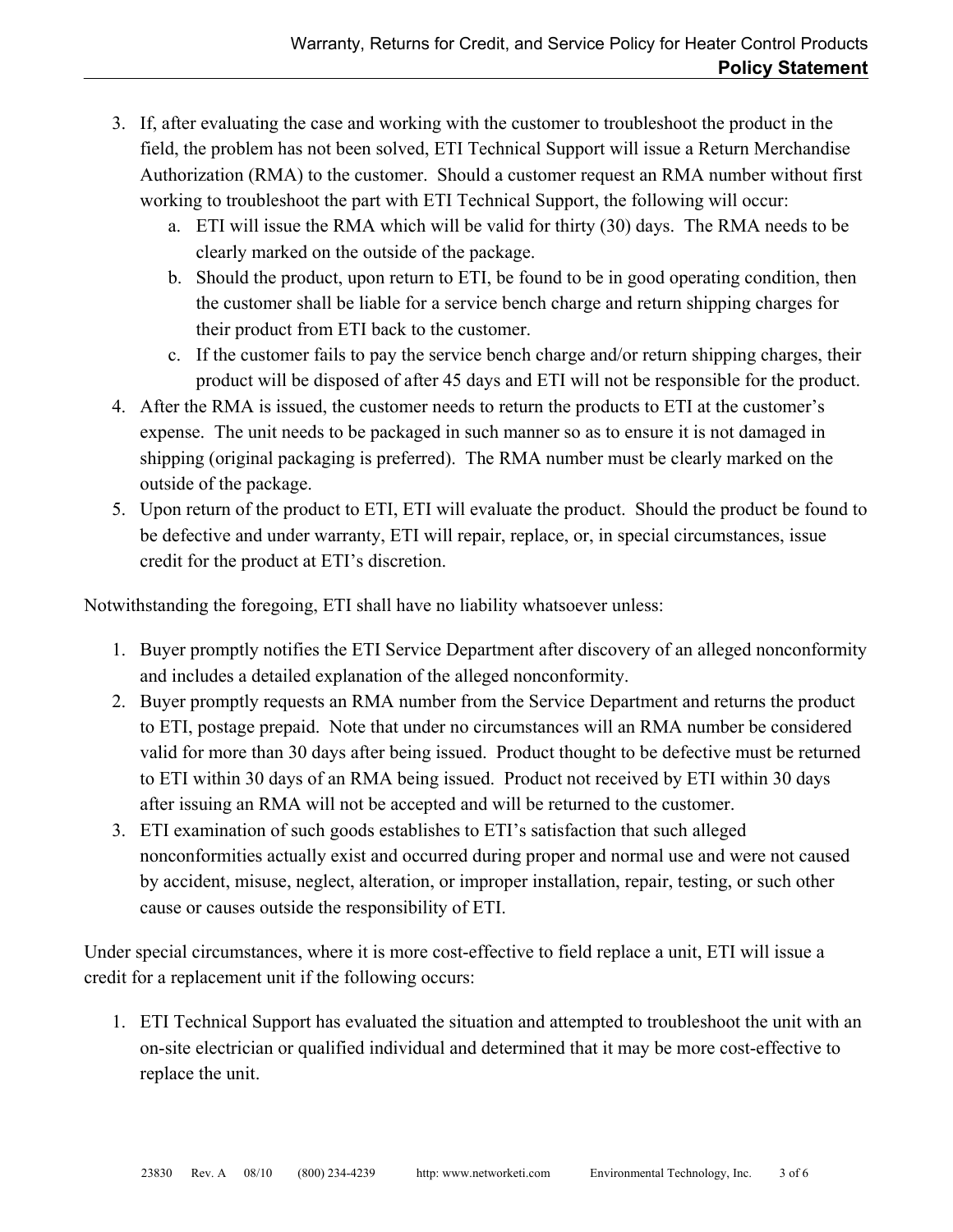- 2. A valid Purchase Order is issued to ETI for the replacement unit. The Purchase Order must reference the RMA number or, at a minimum, reference that it is a Service replacement.
- 3. An RMA must be issued within one (1) week of the Purchase Order and must reference either the Purchase Order or the fact that a replacement is being ordered and credit is being requested.
- 4. The identical Part Number as ordered on the Purchase Order is returned within 30 days with the RMA clearly marked on it.
- 5. The returned product is determined to be under warranty, is defective, and shows no signs of abuse, improper use, or alteration.

If the above conditions are not met, the customer is expected to pay the Purchase Order in full and no credits will be issued.

**Note that ETI will pay only for surface or ground freight for warranty repairs being returned by ETI to the customer. If overnight or other special shipping arrangements are required for expedited shipment, such arrangements will be at the customer's expense.** 

### **Warranty Bench Charges**

Product returned to ETI under warranty that is found to be in good working order is subject to a bench charge and payment of return freight before the item will be returned to the customer. This bench charge will be waived if the following conditions are met:

- 1. The customer, contractor, or end user has contacted ETI's Service Department, received a Service Ticket Number (STN), and has attempted to troubleshoot the product with ETI's Technical Support before an RMA has been issued.
- 2. The RMA is issued and the product is returned to ETI within 30 days of the STN being issued.
- 3. The product returned is the same product (Serial Number & Date Code) that was evaluated and troubleshot over the phone with ETI Technical Support.

Product for which an STN or RMA has been issued, yet which the customer has already removed or disconnected before calling ETI Technical Support, or if the customer refuses to work with ETI Technical Support in troubleshooting the product for any reason, will be subject to a bench charge if the unit is returned to ETI and found upon ETI evaluation to be in good working order.

#### **Out‐Of‐Warranty Bench Charges**

For out-of-warranty products, refer to the Service portion of this Policy Statement.